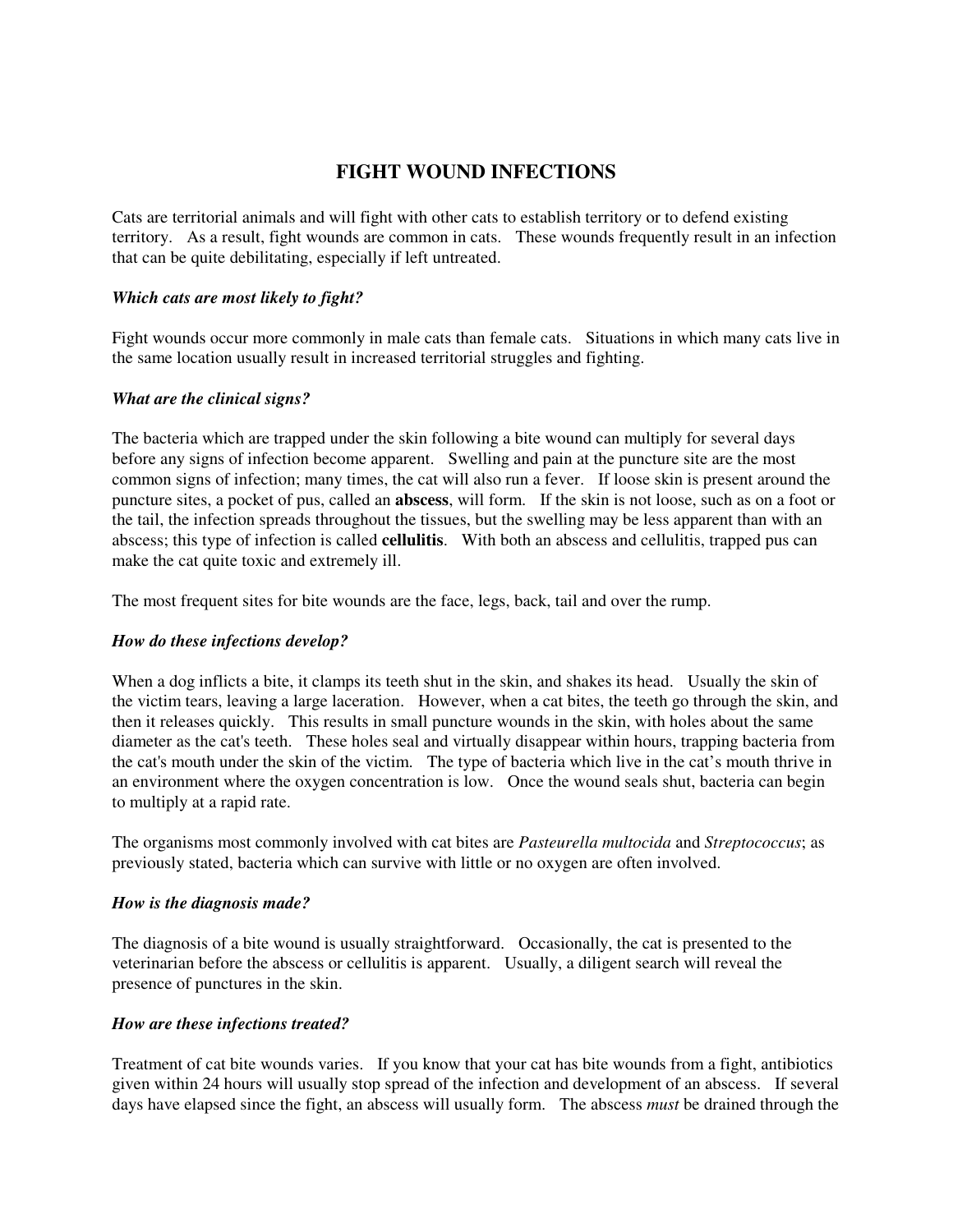bite wound holes or by incising the skin over the abscess. Occasionally, a latex drain tube must be placed to keep the wound open and allow pus to drain out completely. Antibiotics given by injection and/or by mouth complete the treatment. The abscess usually heals within 2-5 days.

If cellulitis occurs instead of an abscess, drainage is not possible because the infection is not confined to a local area. In this case, antibiotics are the sole treatment. Cellulitis is slower to heal than an abscess, but healing will usually take place within 3-7 days.

#### *Will my cat recover?*

Bite wounds which receive proper veterinary care usually heal without complication. If a bite wound infection does not heal within a few days, it often becomes necessary to look for an underlying cause. Certain viruses, including the feline leukemia virus and the feline immunodeficiency virus, suppress the immune system and complicate the cat's recovery from infections. A blood test should be performed for the leukemia virus and the feline immunodeficiency virus; if these are negative, other tests may be needed to look for possible explanations.

Additionally, there are some long-term considerations related to bite wounds of which you should be aware.Bite wounds are one of the main routes of transmitting the feline leukemia virus and the feline immunodeficiency virus between cats. Because these viruses are found in large amounts in the saliva of infected cats, bite wounds from these cats are literally injections of virus.

When a cat has a fight wound infection and has not been vaccinated against the feline leukemia virus, it is usually recommended to test the cat for the presence of the virus. It will take at least 2-3 weeks before the leukemia virus infection is advanced enough to be detected. The test should be performed at that time. If the test is negative, you should vaccinate your cat against the virus.

Unlike the leukemia virus, the feline immunodeficiency virus is not preventable with a vaccine. Also, because of an extended incubation period, the test for this virus may not become positive for many months, or even years. Therefore, testing in 2-3 weeks is not likely to be meaningful. However, if your cat has been in other fights, testing for this virus could detect an infection that began months earlier.

#### *Can these infections be transmitted to humans?*

Should you come in contact with draining pus, thoroughly washing your skin should be sufficient. The bacterial organisms in a feline bite wound are potentially infectious to humans if there should be an open wound on the owner's skin. Generally, the risk is minimal.

Whenever a human is *bitten* by an animal, a physician should be contacted immediately.

## *How can I prevent fighting and infections?*

Neutering of the male cat can make a difference in decreasing or eliminating the problem of bite wounds. Neutered male cats may defend their pre-existing territory, but usually do not seek to expand the borders of their territory. Neutered cats seem content to claim a small area around or within their home. If their territory is invaded by another cat, however, they will defend it by fighting. Female cats, whether intact or spayed, will also defend their territory.

Keeping cats indoors and away from other cats can also help in the management of this problem.